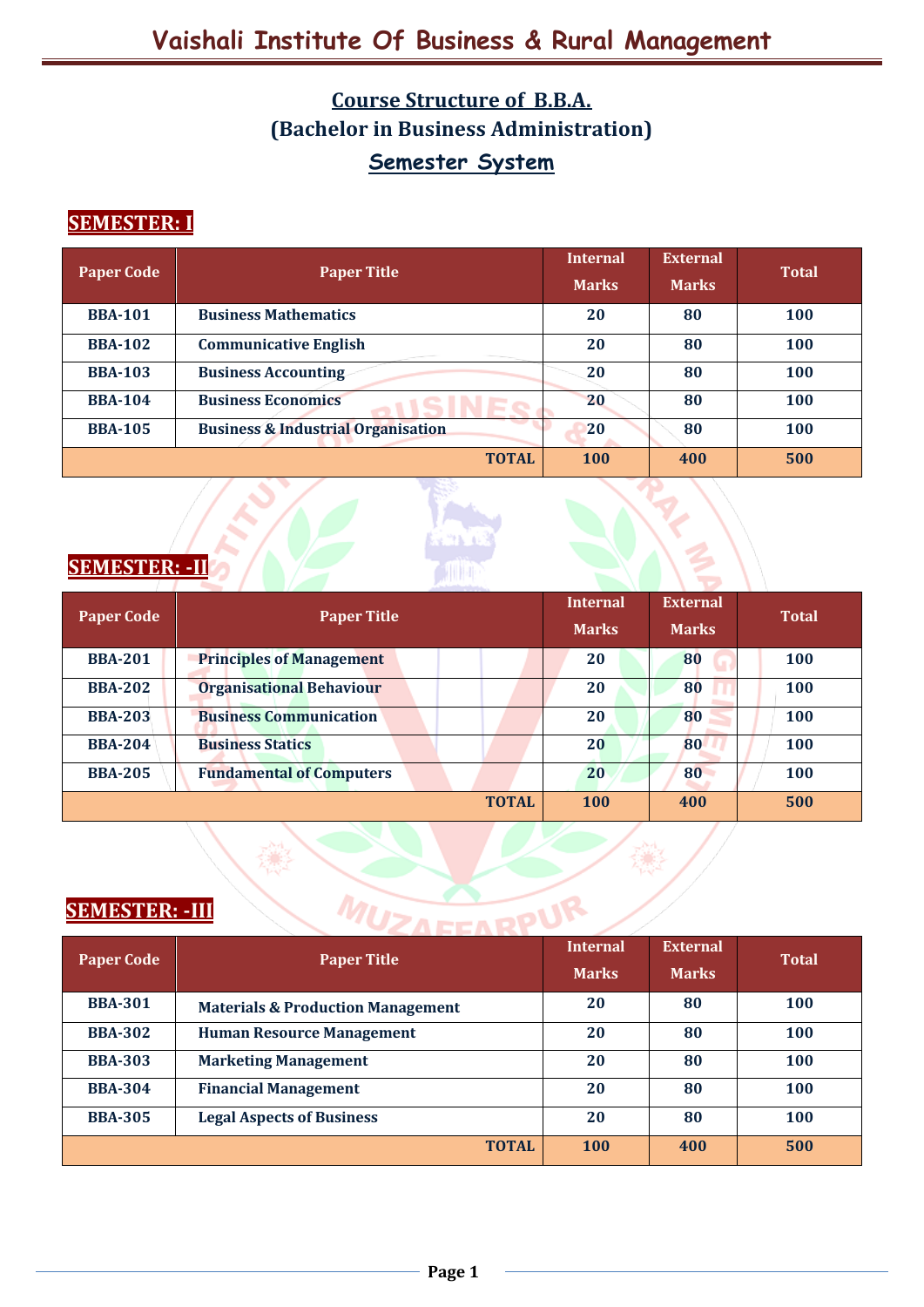#### **SEMESTER: -IV**

| <b>Paper Code</b>    | <b>Paper Title</b>                         | <b>Internal</b> | <b>External</b> | <b>Total</b> |  |  |
|----------------------|--------------------------------------------|-----------------|-----------------|--------------|--|--|
|                      |                                            | <b>Marks</b>    | <b>Marks</b>    |              |  |  |
| <b>BBA-401</b>       | <b>Computer Applications in Management</b> | 20              | 80              | <b>100</b>   |  |  |
| <b>BBA-402</b>       | <b>Research Methodology</b>                | 20              | 80              | 100          |  |  |
| <b>BBA-403</b>       | <b>Management &amp; Control of Costs</b>   | 20              | 80              | 100          |  |  |
| <b>BBA-404</b>       | <b>Entrepreneurship</b>                    | 20              | 80              | 100          |  |  |
| <b>BBA-405</b>       | <b>Business Environment</b>                | 20              | 80              | 100          |  |  |
|                      | <b>TOTAL</b>                               | <b>100</b>      | 400             | 500          |  |  |
| <b>SEMESTER: - V</b> |                                            |                 |                 |              |  |  |

#### **SEMESTER: -V**

| <b>Paper Code</b> | <b>Paper Title</b>                         | <b>Internal</b> | <b>External</b> | <b>Total</b> |
|-------------------|--------------------------------------------|-----------------|-----------------|--------------|
|                   |                                            | <b>Marks</b>    | <b>Marks</b>    |              |
| <b>BBA-501</b>    | <b>Corporate Taxation</b>                  | 20              | 80              | 100          |
| <b>BBA-502</b>    | <b>Business Values and Ethics</b>          | 20              | 80              | <b>100</b>   |
| <b>BBA-503</b>    | <b>Fundamental of Operational Research</b> | 20              | 80              | <b>100</b>   |
| <b>BBA-504</b>    | <b>Management Control Techniques</b>       | 20              | 80              | 100          |
| <b>BBA-505</b>    | <b>Management Information Sysytem</b>      | 20              | 80              | 100          |
|                   | 100                                        | 400             | 500             |              |

### **SEMESTER: -VI**

**Candidates will be required to opt any one group comprising two papers in any group of the**   $M112.701R$ **Following:-** 

| Group                            | Paper<br>Code | <b>Paper Title</b>                      | <b>Internal</b><br><b>Marks</b> | <b>External</b><br><b>Marks</b> | <b>Total</b> |  |
|----------------------------------|---------------|-----------------------------------------|---------------------------------|---------------------------------|--------------|--|
|                                  |               | <b>Marketing Management</b>             |                                 |                                 |              |  |
| <b>GROUP-A</b>                   | 601           | <b>Advertising and Sales Management</b> | 20                              | 80                              | 100          |  |
|                                  | 602           | <b>Consumer Behaviour</b>               | 20                              | 80                              | 100          |  |
| <b>Human Resource Management</b> |               |                                         |                                 |                                 |              |  |
| <b>GROUP-B</b>                   | 601           | <b>Human Resource Development</b>       | 20                              | 80                              | 100          |  |
|                                  | 602           | <b>Industrial Relations</b>             | 20                              | 80                              | 100          |  |
| <b>Financial Management</b>      |               |                                         |                                 |                                 |              |  |
| <b>GROUP-C</b>                   | 601           | <b>Securities and Securities market</b> | 20                              | 80                              | 100          |  |
|                                  | 602           | <b>International Finance</b>            | 20                              | 80                              | 100          |  |